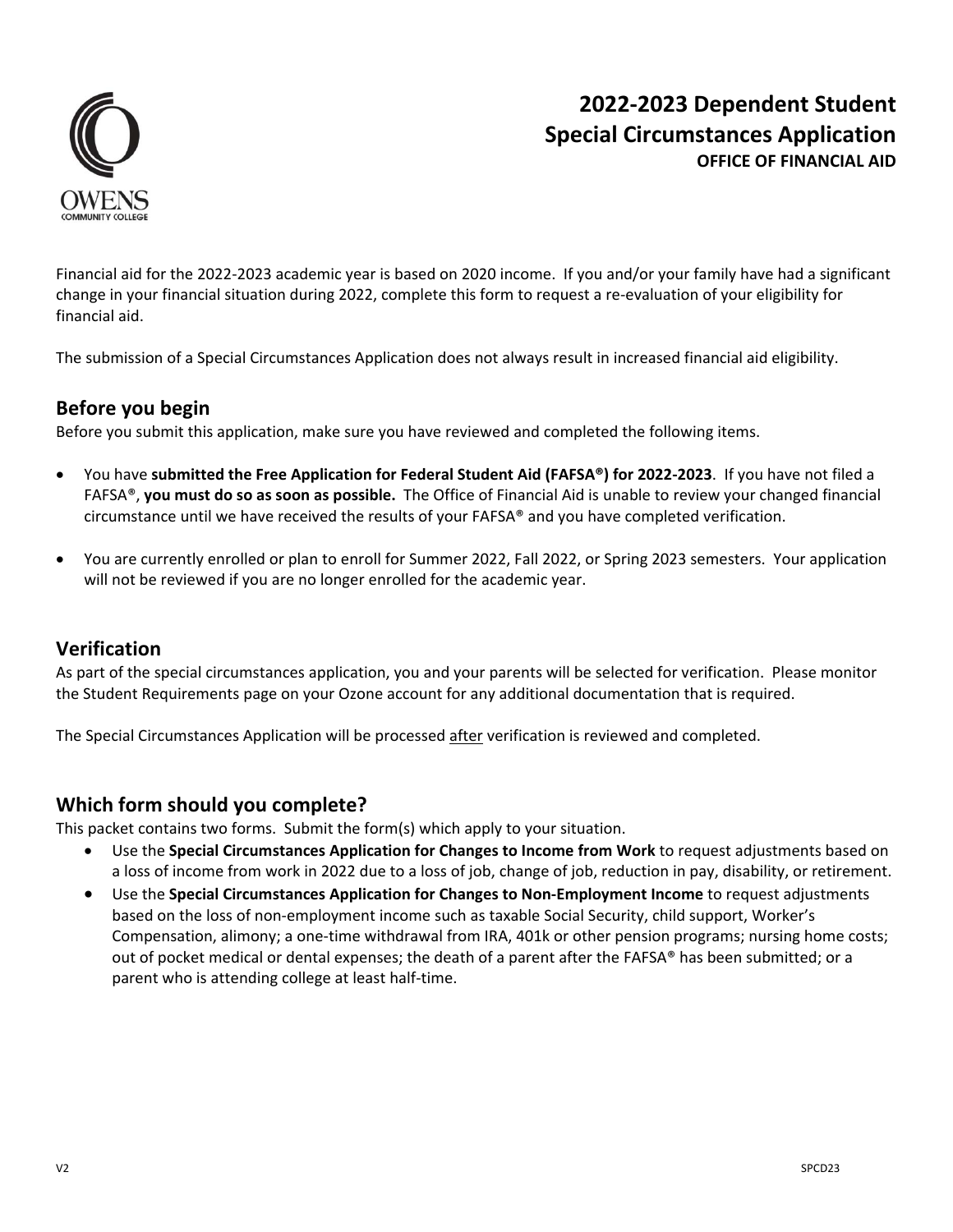## **Deadline**

The deadline to submit this application and all requested documentation is one week prior to the last day of classes for the semester(s) you are attending. The semester deadlines are:

**Summer 2022: 8/12/2022 Fall 2022: 12/8/2022 Spring 2023: 5/11/2023** 

### **Questions?**

If you have any questions, please contact the Student Service Center at (567) 661‐2387, contact your Student Financial Services Advisor, or email studentfinancial@owens.edu.

*For parents to obtain information about the student's financial aid status, the student must add the parent as a proxy with access to "All financial aid information." The proxy is set up in Ozone (ozone.owens.edu) by choosing Proxy Access from the Personal Information card.* 

### **Submit this form and documentation**

Submit the appropriate section(s) of this form and all required documentation. Additional documentation could be requested. **Failure to provide a completed form and all required documentation will cause your application to be incomplete or be denied.**

|      | Upload: From the Ozone Financial Aid Summary card,   |       | In person: Student Service Center |
|------|------------------------------------------------------|-------|-----------------------------------|
|      | select View Financial Aid Details, then Student      |       |                                   |
|      | <b>Requirements.</b> Follow the instructions listed. | Mail: | <b>Student Service Center</b>     |
|      |                                                      |       | <b>Owens Community College</b>    |
| Fax: | $(567) 661 - 7808$                                   |       | P.O. Box 10.000                   |
|      |                                                      |       | Toledo, OH 43699-1947             |

## **To check the status of your form**

- 1. Log into **Ozone** at ozone.owens.edu
- 2. From the **Financial Aid Summary** card, select **View Financial Aid Details,** then **Student Requirements**. Select the **Financial Aid Year 2022‐2023.**

The **2022**‐**2023** Dependent Student Special Circumstances Application will be one of the items listed. Below is a listing of what each status means:

**Received, not yet reviewed:** Your materials have not been reviewed.

**Incomplete:** Information that is required for the processing of your form is missing. Please review your Active Messages on Ozone or contact the Student Service Center.

**Completed**: Review of your form has been completed and approved.

**Denied:** An adjustment to your FAFSA<sup>®</sup> information could not be made.

You will be notified of the results of the application in a message on your Ozone account. You will receive an email to your Owens email account when the message has been posted.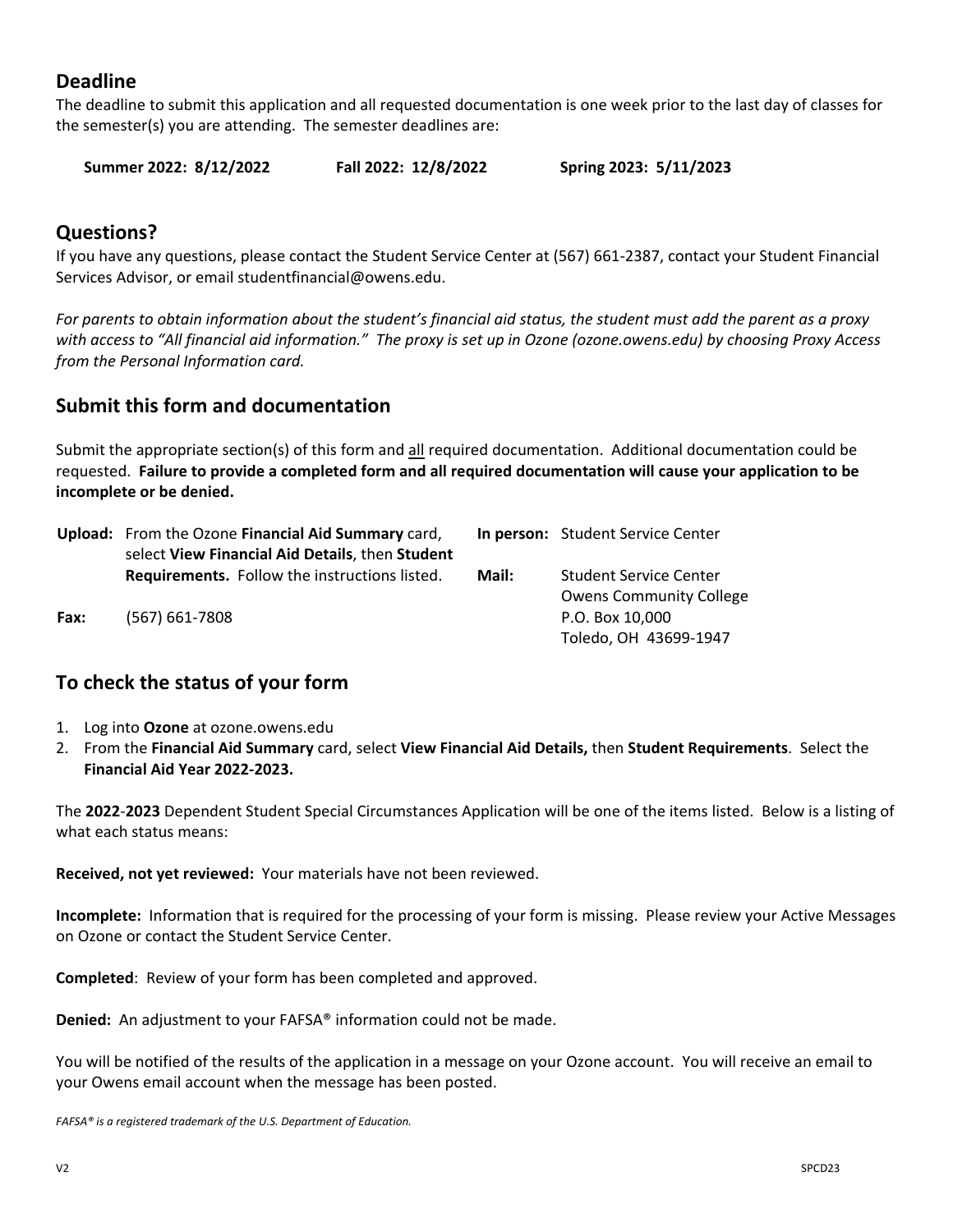

# **2022‐2023 Dependent Student Special Circumstances Application For Changes to Income from Work**

**OFFICE OF FINANCIAL AID** 

# **ONLY Complete this section if you or your parents had a loss of income from work in 2022**

due to a loss of job, change of job, reduction in pay, disability, or retirement. Note: No adjustments will be made due to changes in overtime compensation.

Student Name: The Communication of the Communication of the Communication of the Communication of the Communication of the Communication of the Communication of the Communication of the Communication of the Communication o

Phone No.\_\_\_\_\_\_\_\_\_\_\_\_\_\_\_\_\_\_\_\_\_\_\_\_\_\_\_\_\_\_\_\_\_ Date of birth: \_\_\_\_\_\_\_\_\_\_\_\_\_\_\_\_\_\_\_\_\_\_\_\_\_\_\_\_\_\_

### **2020 INCOME**

Please list all sources of income listed on your 2020 federal income tax return. *If additional space is needed, please attach a separate page.*

| Individual                   | <b>Employer/Source</b> |
|------------------------------|------------------------|
| $\Box$ Student $\Box$ Parent |                        |
| $\Box$ Student $\Box$ Parent |                        |
| $\Box$ Student $\Box$ Parent |                        |
| $\Box$ Student $\Box$ Parent |                        |
| $\Box$ Student $\Box$ Parent |                        |
| $\Box$ Student $\Box$ Parent |                        |

### **2022 INCOME**

Please list all sources of expected income for 2022, including income from work, self‐employment, unemployment benefits, taxable Social Security and disability benefits, and taxable retirement benefits. *If additional space is needed, please attach a separate page.* 

| <b>Individual</b> | <b>Employer/Source</b> | When did this<br>job/source of<br>income start? | Has this job/source of income ended? |                       |
|-------------------|------------------------|-------------------------------------------------|--------------------------------------|-----------------------|
| $\Box$ Student    |                        |                                                 | $\square$ No                         | $\Box$ Yes, end date: |
| $\Box$ Parent     |                        |                                                 |                                      |                       |
| $\Box$ Student    |                        |                                                 | $\square$ No                         | $\Box$ Yes, end date: |
| $\Box$ Parent     |                        |                                                 |                                      |                       |
| $\Box$ Student    |                        |                                                 | $\square$ No                         | $\Box$ Yes, end date: |
| $\Box$ Parent     |                        |                                                 |                                      |                       |
| $\Box$ Student    |                        |                                                 | $\square$ No                         | $\Box$ Yes, end date: |
| $\Box$ Parent     |                        |                                                 |                                      |                       |
| $\Box$ Student    |                        |                                                 | $\square$ No                         | $\Box$ Yes, end date: |
| $\Box$ Parent     |                        |                                                 |                                      |                       |
| $\Box$ Student    |                        |                                                 | $\square$ No                         |                       |
| $\Box$ Parent     |                        |                                                 |                                      | $\Box$ Yes, end date: |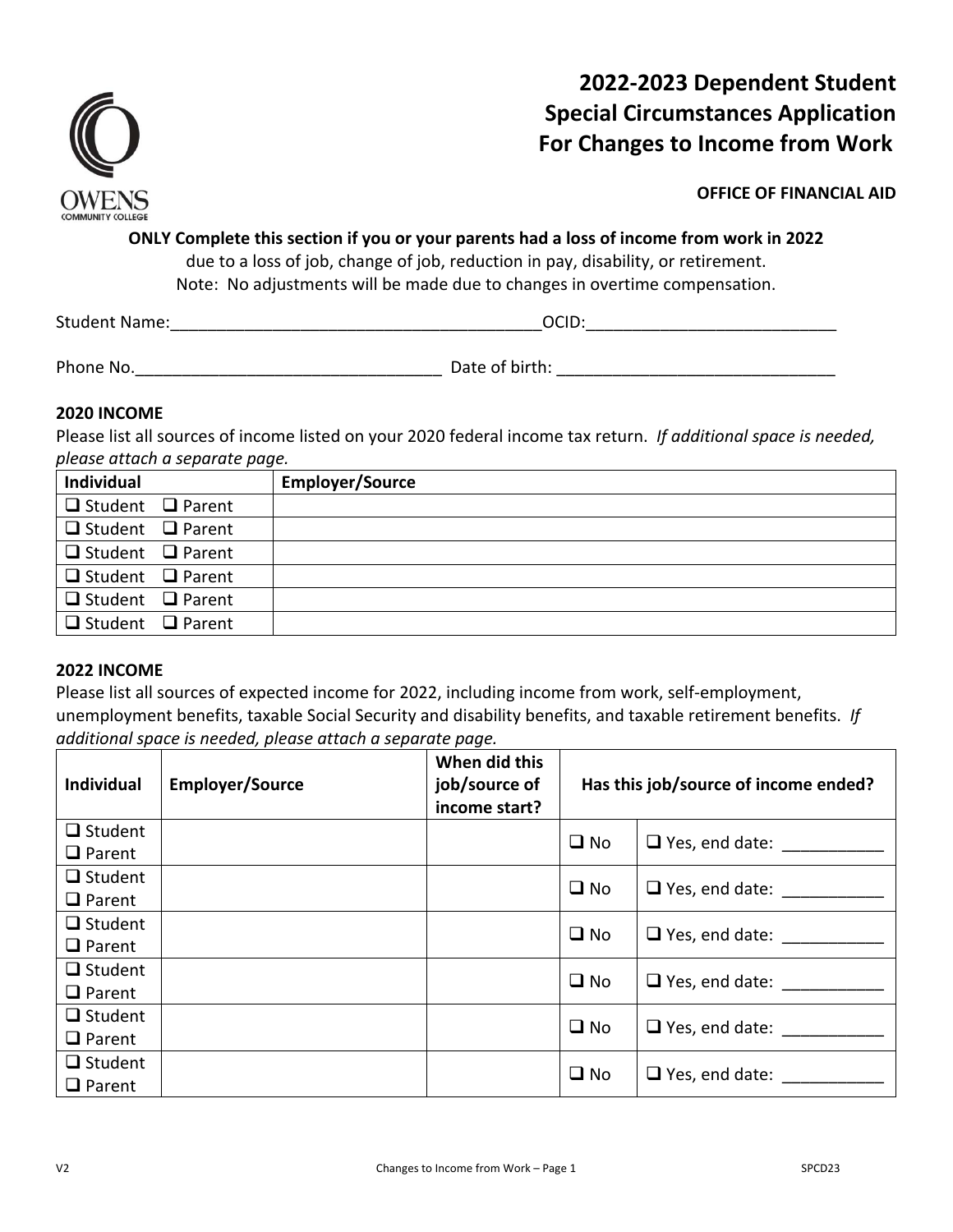(Optional) Please provide any additional information regarding your income which should be considered.

\_\_\_\_\_\_\_\_\_\_\_\_\_\_\_\_\_\_\_\_\_\_\_\_\_\_\_\_\_\_\_\_\_\_\_\_\_\_\_\_\_\_\_\_\_\_\_\_\_\_\_\_\_\_\_\_\_\_\_\_\_\_\_\_\_\_\_\_\_\_\_\_\_\_\_\_\_\_\_\_\_\_\_\_\_\_\_\_\_\_ \_\_\_\_\_\_\_\_\_\_\_\_\_\_\_\_\_\_\_\_\_\_\_\_\_\_\_\_\_\_\_\_\_\_\_\_\_\_\_\_\_\_\_\_\_\_\_\_\_\_\_\_\_\_\_\_\_\_\_\_\_\_\_\_\_\_\_\_\_\_\_\_\_\_\_\_\_\_\_\_\_\_\_\_\_\_\_\_\_\_ \_\_\_\_\_\_\_\_\_\_\_\_\_\_\_\_\_\_\_\_\_\_\_\_\_\_\_\_\_\_\_\_\_\_\_\_\_\_\_\_\_\_\_\_\_\_\_\_\_\_\_\_\_\_\_\_\_\_\_\_\_\_\_\_\_\_\_\_\_\_\_\_\_\_\_\_\_\_\_\_\_\_\_\_\_\_\_\_\_\_

#### **DOCUMENTATION**

Provide the following documentation with this form.

- $\Box$  Copy of your/your parents' 2020 W-2 form(s)
- $\Box$  A signed copy of your/your parents' 2020 Federal IRS 1040, plus Schedules 1, 2, and 3 (if filed) or a copy of the IRS Tax Return Transcript (must be submitted even if the tax requirement is waived on Ozone)

For the person whose job status has changed since 2020, provide the following.

- $\Box$  For each job in which the individual is currently employed:
	- $\Box$  A copy of the most recent pay stub showing year-to-date income
	- A letter from *each* current employer stating the date of hire, hourly rate, and average hours worked during each pay period
	- $\Box$  For self-employment, provide a written statement of year-to-date net earnings for the current year. If there was self‐employment income in 2020, also provide the 2020 federal business schedule C and 1099's (if applicable).
- $\Box$  For each job which ended in 2022, a copy of the last pay stub showing year-to-date income
- For jobs worked in 2020 or 2022 which have ended, a letter from *each* prior employer stating the last date of employment
- $\Box$  If unemployed, provide a copy of your unemployment eligibility determination notice, no older than 90 days from the date of issuance, stating the status of your unemployment benefits if you were eligible. Also include a copy of any extended unemployment benefits statements, if applicable
- $\Box$  If receiving disability benefits, a letter from Social Security or an insurance agency stating the amount of monthly disability benefits the individual will receive.
- $\Box$  If receiving retirement benefits, including Social Security, documentation of the amount of monthly retirement benefits the individual will receive.

### **CERTIFICATION STATEMENT**

I certify that all information on this form is true and complete to the best of my knowledge. 

\_\_\_\_\_\_\_\_\_\_\_\_\_\_\_\_\_\_\_\_\_\_\_\_\_\_\_\_\_\_\_\_\_\_\_\_ \_\_\_\_\_\_\_\_\_\_\_\_\_\_\_\_\_\_\_\_\_\_\_\_\_\_\_\_\_\_\_\_\_\_\_\_\_\_\_\_\_\_\_\_

\_\_\_\_\_\_\_\_\_\_\_\_\_\_\_\_\_\_\_\_\_\_\_\_\_\_\_\_\_\_\_\_\_\_\_\_\_\_\_\_\_\_\_\_

Student signature and Date **Student signature and Date Parent signature and Date** (if requesting adjustment to parent information)

Student's printed name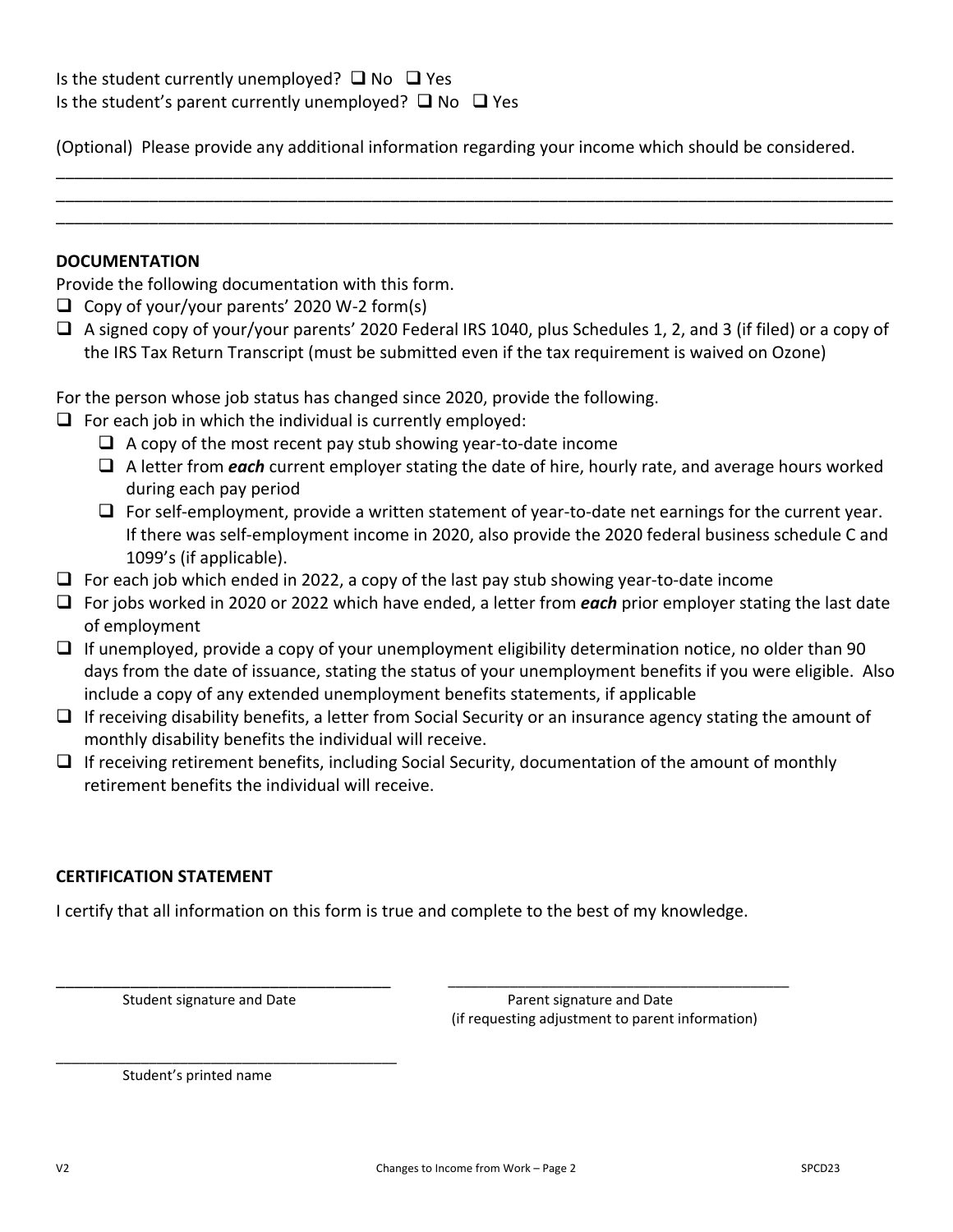| <b>COMMUNITY COLLEGE</b> |
|--------------------------|

## **2022‐2022 Dependent Student Special Circumstances Application For Changes to Non‐Employment Income OFFICE OF FINANCIAL AID**

a da kasa

Student Name:\_\_\_\_\_\_\_\_\_\_\_\_\_\_\_\_\_\_\_\_\_\_\_\_\_\_\_\_\_\_\_\_\_\_\_\_\_\_\_\_ OCID:\_\_\_\_\_\_\_\_\_\_\_\_\_\_\_\_\_\_\_\_\_\_\_\_\_\_\_

Phone No.\_\_\_\_\_\_\_\_\_\_\_\_\_\_\_\_\_\_\_\_\_\_\_\_\_\_\_\_\_\_\_\_\_ Date of birth: \_\_\_\_\_\_\_\_\_\_\_\_\_\_\_\_\_\_\_\_\_\_\_\_\_\_\_\_\_\_

**Please check which circumstances apply to you or your parents and follow the instructions listed.** Additional documentation may be requested.

|        | <b>Circumstance</b>                                                                                                        | <b>Provide the following</b>                                                                                                                                                                                                                                                                                                                                                                     |  |
|--------|----------------------------------------------------------------------------------------------------------------------------|--------------------------------------------------------------------------------------------------------------------------------------------------------------------------------------------------------------------------------------------------------------------------------------------------------------------------------------------------------------------------------------------------|--|
| ❏      | Loss of income from work<br>in 2022 due to a loss of job,<br>change of job, reduction in<br>pay, disability, or retirement | <b>Complete the Dependent Student Special Circumstances</b><br>$\Box$<br>Application for Changes to Income from Work section and<br>provide the documentation listed.                                                                                                                                                                                                                            |  |
| ❏      | Loss of taxable Social<br>Security benefits in 2022                                                                        | Copy of the Social Security termination letter<br>$\Box$<br>Documentation that shows the amount of monthly benefit that<br>$\Box$<br>was being received<br>A signed copy of your and your parents' 2020 Federal IRS 1040,<br>$\Box$<br>plus Schedules 1, 2, and 3 (if filed) or a copy of the IRS Tax Return<br>Transcript (must be submitted even if the tax requirement is<br>waived on Ozone) |  |
| ❏      | Loss of Child Support<br>benefits in 2022                                                                                  | Court or child services agency document stating the date of<br>$\Box$<br>termination and a statement of the amount of monthly benefit<br>that was being received                                                                                                                                                                                                                                 |  |
| $\Box$ | Loss of Worker's<br><b>Compensation</b> benefits in<br>2022                                                                | Copy of the Worker's Compensation termination letter<br>$\Box$<br>Documentation showing the amount of monthly benefit that was<br>$\Box$<br>being received                                                                                                                                                                                                                                       |  |
| $\Box$ | <b>One-time withdrawal from</b><br>IRA, 401k or other pension<br>programs in 2020.                                         | Documentation showing the source of the pension withdrawal<br>$\Box$<br>Written explanation of why the funds were withdrawn<br>$\Box$<br>A signed copy of your and your parents' 2020 Federal IRS 1040,<br>$\Box$<br>plus Schedules 1, 2, and 3 (if filed) or a copy of the IRS Tax<br>Return Transcript (must be submitted even if the tax<br>requirement is waived on Ozone)                   |  |
| $\Box$ | <b>Nursing home costs</b><br>associated with dependent<br>elderly relatives in 2021 or<br>2022                             | A statement from the nursing home administrator stating the<br>$\Box$<br>amount you or your parents paid in 2021 or 2022                                                                                                                                                                                                                                                                         |  |